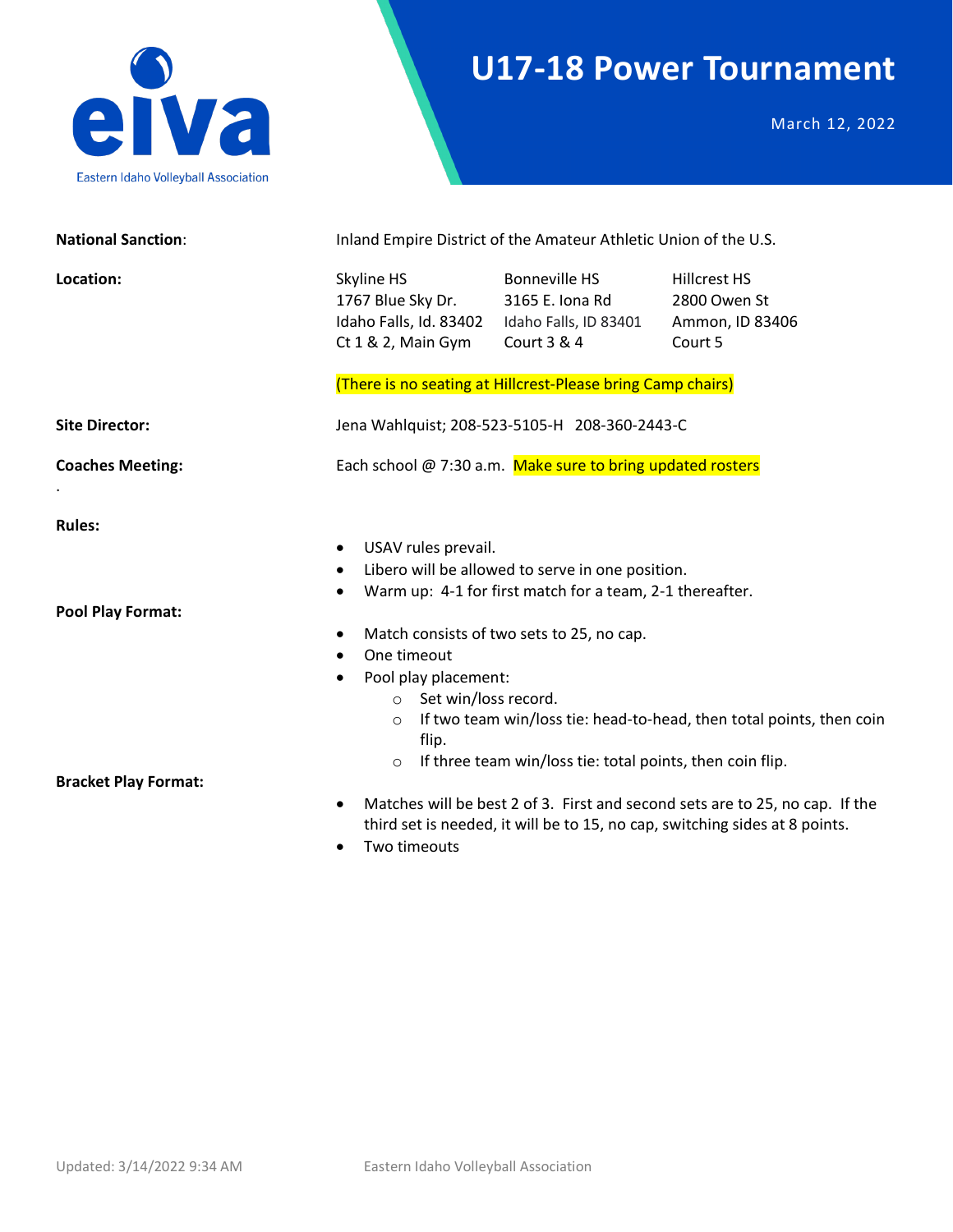# **Pools, Saturday 8 AM**

| Pool A (Court 1)<br>Skyline HS Main Gym    | Pool B (Court 2)<br>Skyline HS Main Gym | Pool C (Court 3)<br>Bonneville HS Main Gym |
|--------------------------------------------|-----------------------------------------|--------------------------------------------|
| <b>SSCVADEREK</b>                          | <b>IMUA/Tiffaney</b>                    | <b>Ririe Legends U18 Gold</b>              |
| <b>EIVC 17 Rachael</b>                     | <b>Pocatello Elite Navy</b>             | <b>SIVA 17 White</b>                       |
| <b>Bruins Niki</b>                         | Firth 17                                | <b>Pocatello Elite White</b>               |
| <b>WSW VC Raymee</b>                       | <b>EIVC 16 Andri</b>                    | <b>3 C Volleyball</b>                      |
| Pool D (Court 4)<br>Bonneville HS Main Gym | Pool E (Court 5)<br>Hillcrest HS        |                                            |
| <b>Club UV</b>                             | <b>Club Murtaugh</b>                    |                                            |
| <b>Butte U17</b>                           | <b>SIVA 17 Gray</b>                     |                                            |
| <b>JEV 17</b>                              | <b>EIVC 17 Hunter</b>                   |                                            |
| <b>AFVBC 17 Brian</b>                      | <b>Ririe Legends U16 Blue</b>           |                                            |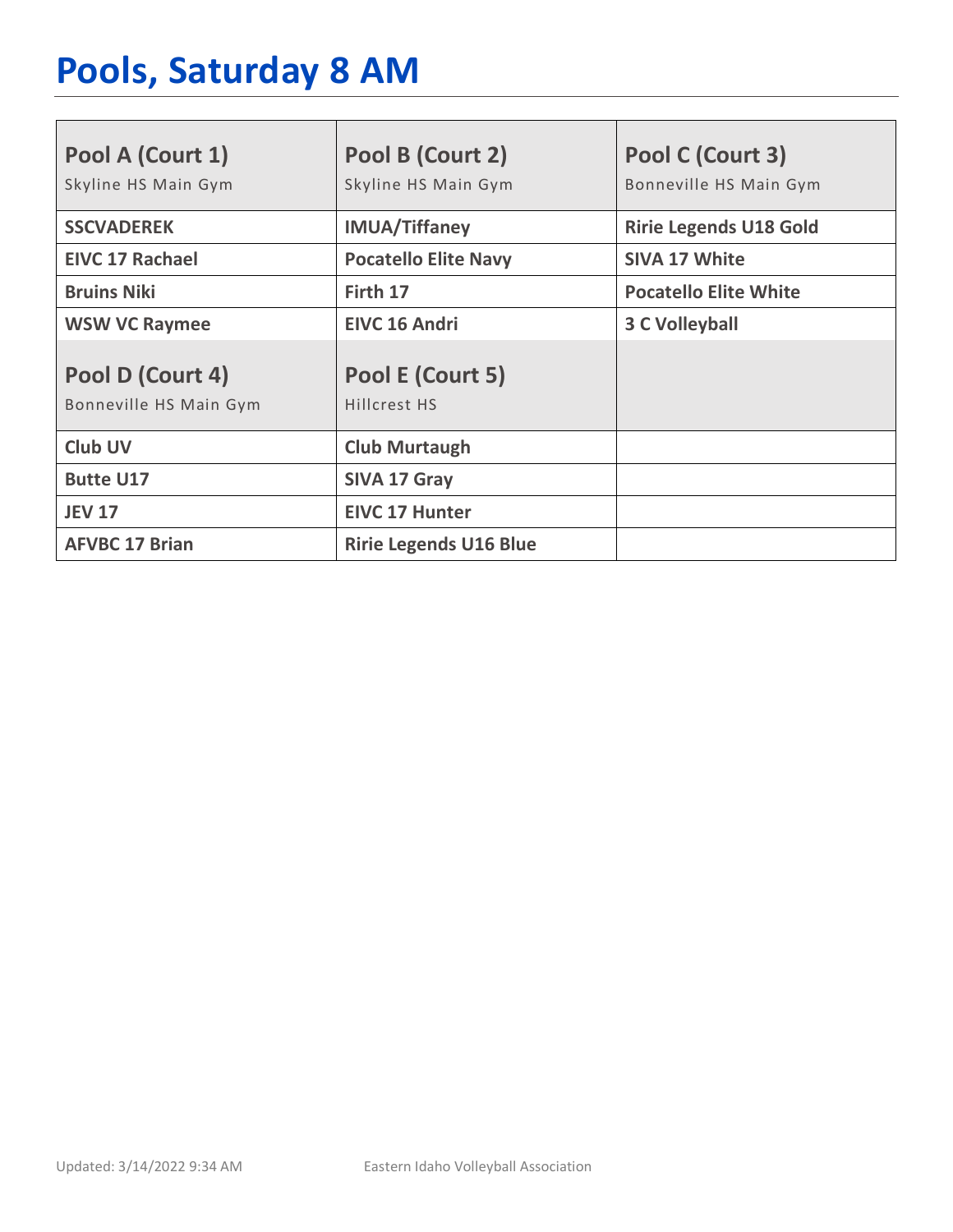## **Pool Play, 4 Teams**

*Matches consist of two sets to 25, no cap.*

*Pool place is determined by win/loss record. In the event a two-team tiebreaker is needed, use head-to-head result, then total point differentials, then a coin flip. In the event a three-team tiebreaker is needed, use total point differentials, then a coin flip.*

*Point differential is the point difference in a set score between two teams. For example, if team 1 wins a set over team 3 by a score of 25-20, record +5 for team 1 and -5 for team 3. At the end of pool play, sum the point differentials for each team to get a total point differential amount.* 

|        | <b>Team Name</b> | <b>Wins</b> | <b>Losses</b> | <b>Point Differentials</b> | <b>Total</b> | <b>Place</b> |
|--------|------------------|-------------|---------------|----------------------------|--------------|--------------|
| Team 1 |                  |             |               |                            |              |              |
| Team 2 |                  |             |               |                            |              |              |
| Team 3 |                  |             |               |                            |              |              |
| Team 4 |                  |             |               |                            |              |              |

|                                        | Match $2 \times 4(1)$ Scores:              |
|----------------------------------------|--------------------------------------------|
|                                        |                                            |
|                                        | Match $4 \quad 2 \text{ vs } 3(1)$ Scores: |
| Match 5 $3$ vs 4 (2) Scores:           |                                            |
| Match $6 \t1 \text{ vs } 2(4)$ Scores: |                                            |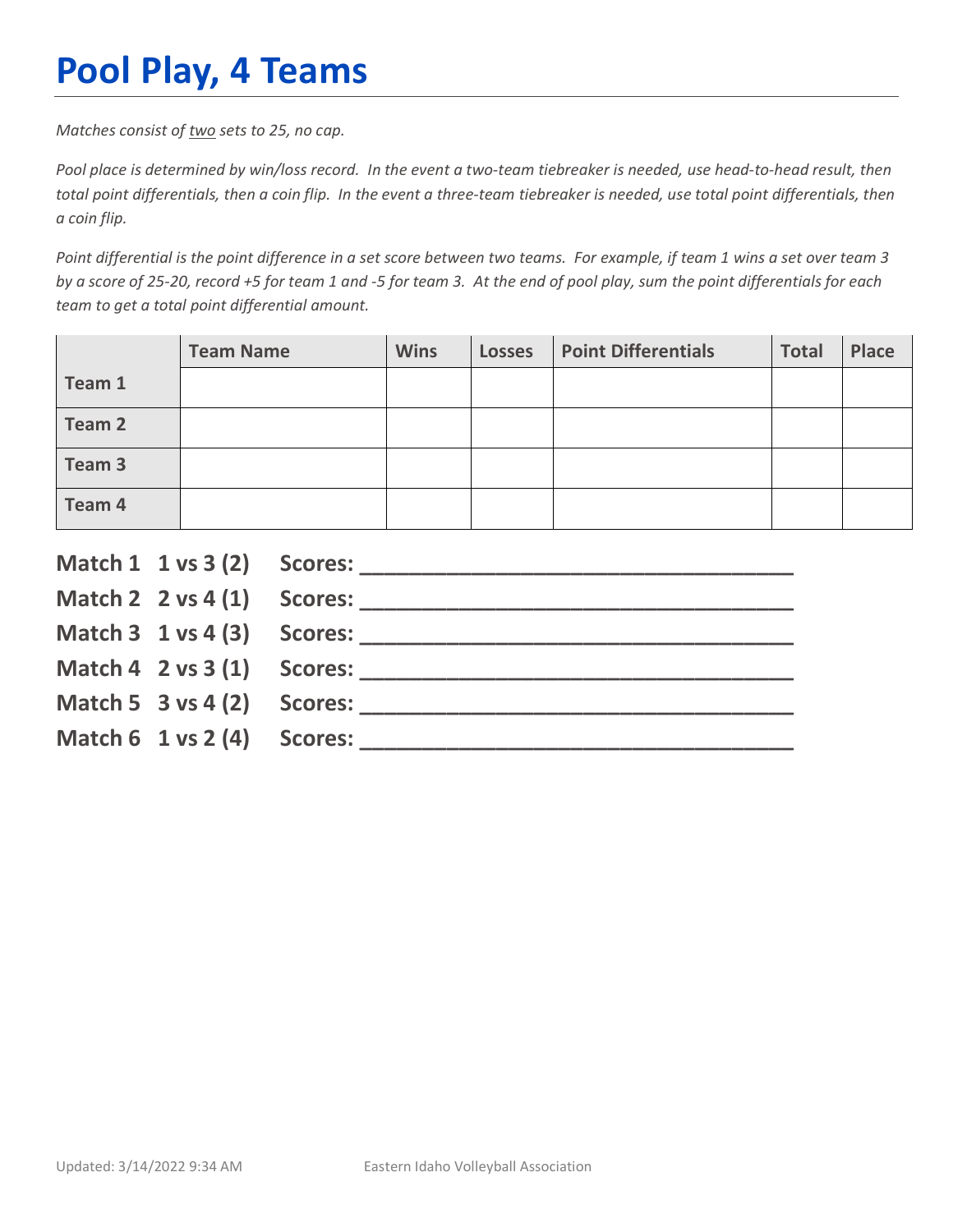## **Pool Play, 3 Teams**

*Matches consist of three sets to 25, no cap.*

*Pool place is determined by win/loss record. In the event a two-team tiebreaker is needed, use head-to-head result, then total point differentials, then a coin flip. In the event a three-team tiebreaker is needed, use total point differentials, then a coin flip.*

*Point differential is the point difference in a set score between two teams. For example, if team 1 wins a set over team 3 by a score of 25-20, record +5 for team 1 and -5 for team 3. At the end of pool play, sum the point differentials for each team to get a total point differential amount.* 

|        | <b>Team Name</b> | <b>Wins</b> | <b>Losses</b> | <b>Point Differentials</b> | <b>Total</b> | Place |
|--------|------------------|-------------|---------------|----------------------------|--------------|-------|
| Team 1 |                  |             |               |                            |              |       |
| Team 2 |                  |             |               |                            |              |       |
| Team 3 |                  |             |               |                            |              |       |

| Match 1 1 vs 3 (2) Scores:             |  |
|----------------------------------------|--|
| Match 2 $2 \text{ vs } 3(1)$ Scores:   |  |
| Match $3 \t1 \text{ vs } 2(3)$ Scores: |  |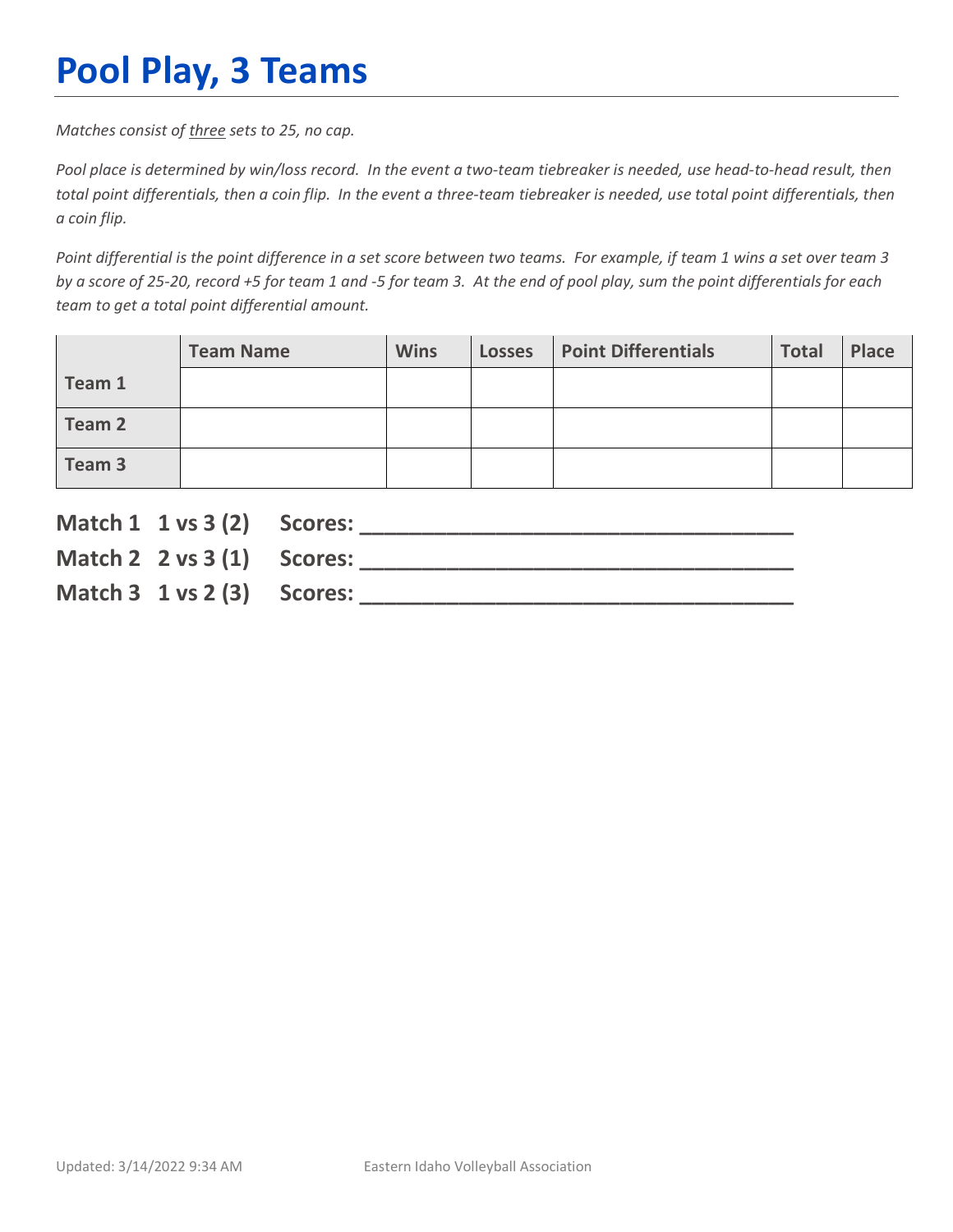# **Bracket Seeding**

*Teams are seeded by their pool place and number of pool play wins. When a tiebreaker is needed, use total point differentials, then a coin flip*

#### **1st Place Teams**

| Pool         | <b>Team Name</b> | <b>Total Points</b> | Seeding (1-5) |
|--------------|------------------|---------------------|---------------|
| $\mathsf{A}$ |                  |                     |               |
| B            |                  |                     |               |
|              |                  |                     |               |
| D            |                  |                     |               |
|              |                  |                     |               |

### **2nd Place Teams**

| Pool         | <b>Team Name</b> | <b>Total Points</b> | Seeding (6-10) |
|--------------|------------------|---------------------|----------------|
| $\mathsf{A}$ |                  |                     |                |
| В            |                  |                     |                |
|              |                  |                     |                |
|              |                  |                     |                |
|              |                  |                     |                |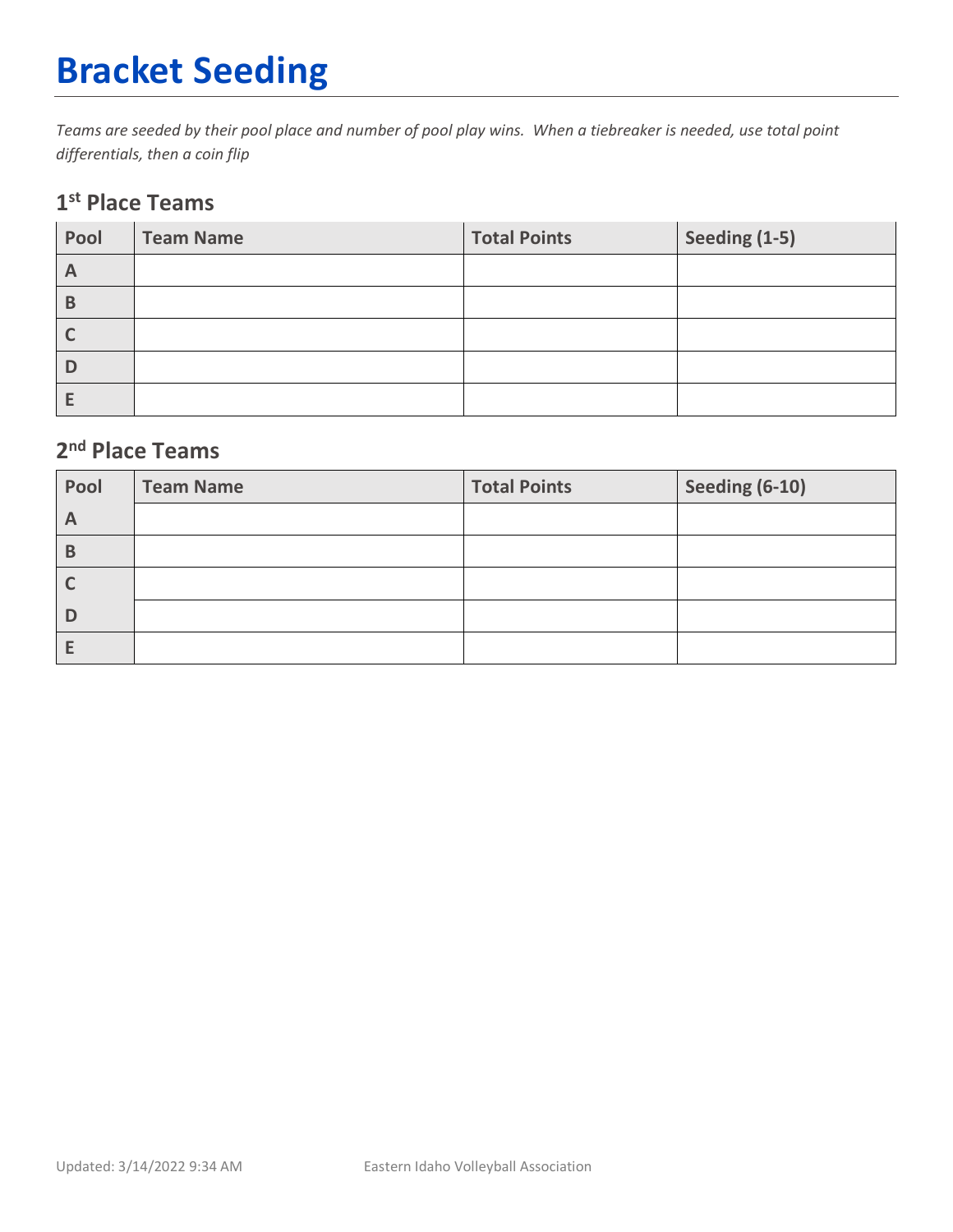## **Bracket Seeding**

### **3rd Place Teams**

| Pool | <b>Team Name</b> | <b>Total Points</b> | <b>Seeding (11-15)</b> |
|------|------------------|---------------------|------------------------|
| A    |                  |                     |                        |
| B    |                  |                     |                        |
|      |                  |                     |                        |
| D    |                  |                     |                        |
|      |                  |                     |                        |

#### **4th Place Teams**

| Pool         | <b>Team Name</b> | <b>Total Points</b> | <b>Seeding (16-20)</b> |
|--------------|------------------|---------------------|------------------------|
| $\mathsf{A}$ |                  |                     |                        |
| B            |                  |                     |                        |
|              |                  |                     |                        |
| D            |                  |                     |                        |
|              |                  |                     |                        |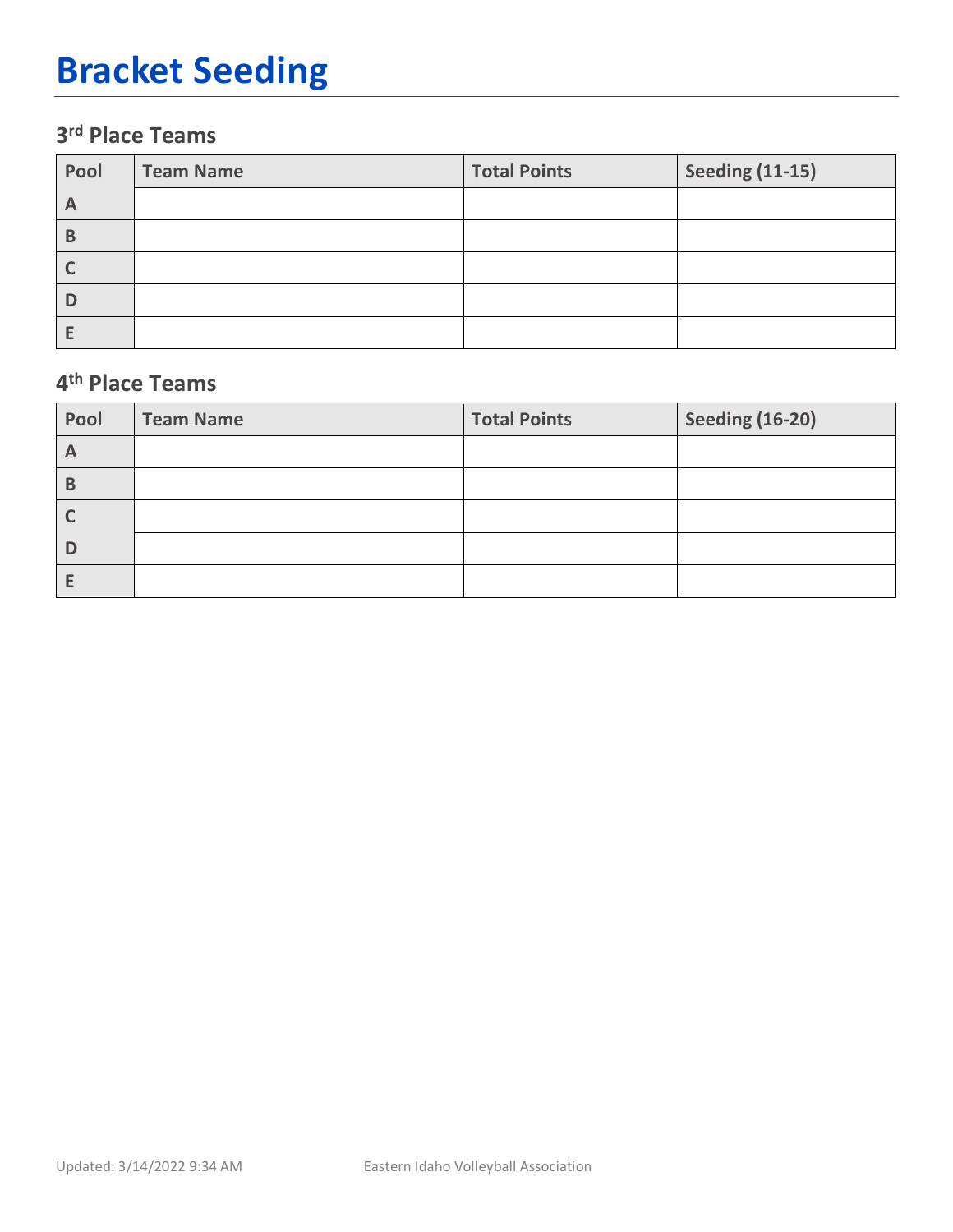## **Gold Bracket Championship**

#### **Skyline - Main Gym**

| (1) EIVC 17 Rachael        |                        |                      |                 |
|----------------------------|------------------------|----------------------|-----------------|
| Match 1, Ct. 1             | EIVC 17 Rachael        |                      |                 |
| Ref: 5                     |                        |                      |                 |
| 25-18, 25-15               |                        |                      |                 |
| (8) AFVBC 17 Brian         |                        |                      |                 |
|                            | Match 5, Ct. 1         | EIVC 17 Rachael      |                 |
|                            | Ref: Loser Match 3     |                      |                 |
| (4) EIVC 16 Andri          | 22-25, 25-16, 15-7     |                      |                 |
| Match 3, Ct. 1             | EIVC 16 Andri          |                      |                 |
| Ref: Loser Match 1         |                        |                      |                 |
| 25-20, 25-23               |                        |                      |                 |
| (5) EIVC 17 Hunter         |                        |                      |                 |
|                            |                        | Match 7, Ct. 1       | EIVC 17 Rachael |
|                            |                        | Ref: Loser Match 5/6 |                 |
| (3) Club UV                |                        |                      |                 |
|                            |                        | 23-25, 25-20, 15-13  |                 |
| Match 4, Ct. 2             | Club UV                |                      |                 |
| Ref: Loser Match 2         |                        |                      |                 |
| 25-18, 25-17               |                        |                      |                 |
| (6) Club Murtaugh          |                        |                      |                 |
|                            | Match 6, Ct. 2         | Club UV              |                 |
|                            | Ref: Loser Match 4     |                      |                 |
| (2) Ririe Legends U18 Gold | 25-11, 25-23           |                      |                 |
| Match 2, Ct. 2             | Ririe Legends U18 Gold |                      |                 |
| Ref: 6                     |                        |                      |                 |
| 25-16, 25-17               |                        |                      |                 |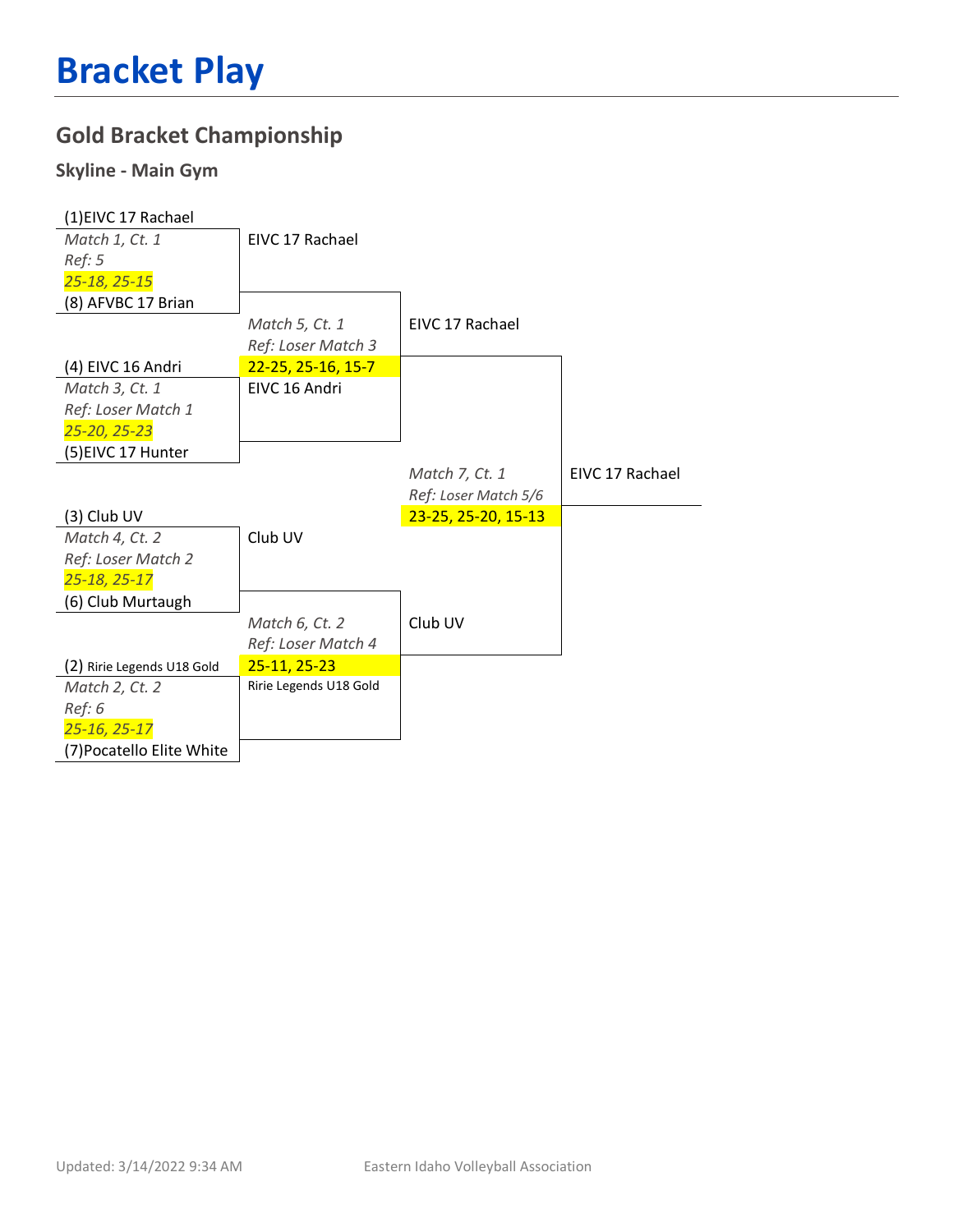### **Silver Bracket Championship**

#### **Bonneville High School Main gym**

| (9) Pocatello Elite Navy |                      |                      |                    |
|--------------------------|----------------------|----------------------|--------------------|
| Match 1, Ct. 3           | Pocatello Elite Navy |                      |                    |
| Ref: 13                  |                      |                      |                    |
| 25-22, 25-18             |                      |                      |                    |
| (16) JEV 17              |                      |                      |                    |
|                          | Match 5, Ct. 3       | Pocatello Elite Navy |                    |
|                          | Ref: Loser Match 3   |                      |                    |
| (12) IMUA Tiffaney       | 14-25, 25-17, 15-8   |                      |                    |
| Match 3, Ct. 3           | <b>IMUA Tiffaney</b> |                      |                    |
| Ref: Loser Match 1       |                      |                      |                    |
| $25 - 21, 25 - 12$       |                      |                      |                    |
| (13) SIVA 17 Gray        |                      |                      |                    |
|                          |                      | Match 7, Ct. 3       | <b>SSCVA Derek</b> |
|                          |                      | Ref: Loser Match 5/6 |                    |
|                          |                      |                      |                    |
| (11) WSW VB Raymee       |                      | 12-25, 25-18, 14-16  |                    |
| Match 4, Ct. 4           | WSW VB Raymee        |                      |                    |
| Ref: Loser Match 2       |                      |                      |                    |
| 25-14, 25-23             |                      |                      |                    |
| (14) SIVA 17 White       |                      |                      |                    |
|                          | Match 6, Ct. 4       | <b>SSCVA Derek</b>   |                    |
|                          | Ref: Loser Match 4   |                      |                    |
| (10) SSCVA Derek         | 16-25, 23-25         |                      |                    |
| Match 2, Ct. 4           | <b>SSCVA Derek</b>   |                      |                    |
| Ref: 14                  |                      |                      |                    |
| 25-7, 27-29, 15-4        |                      |                      |                    |